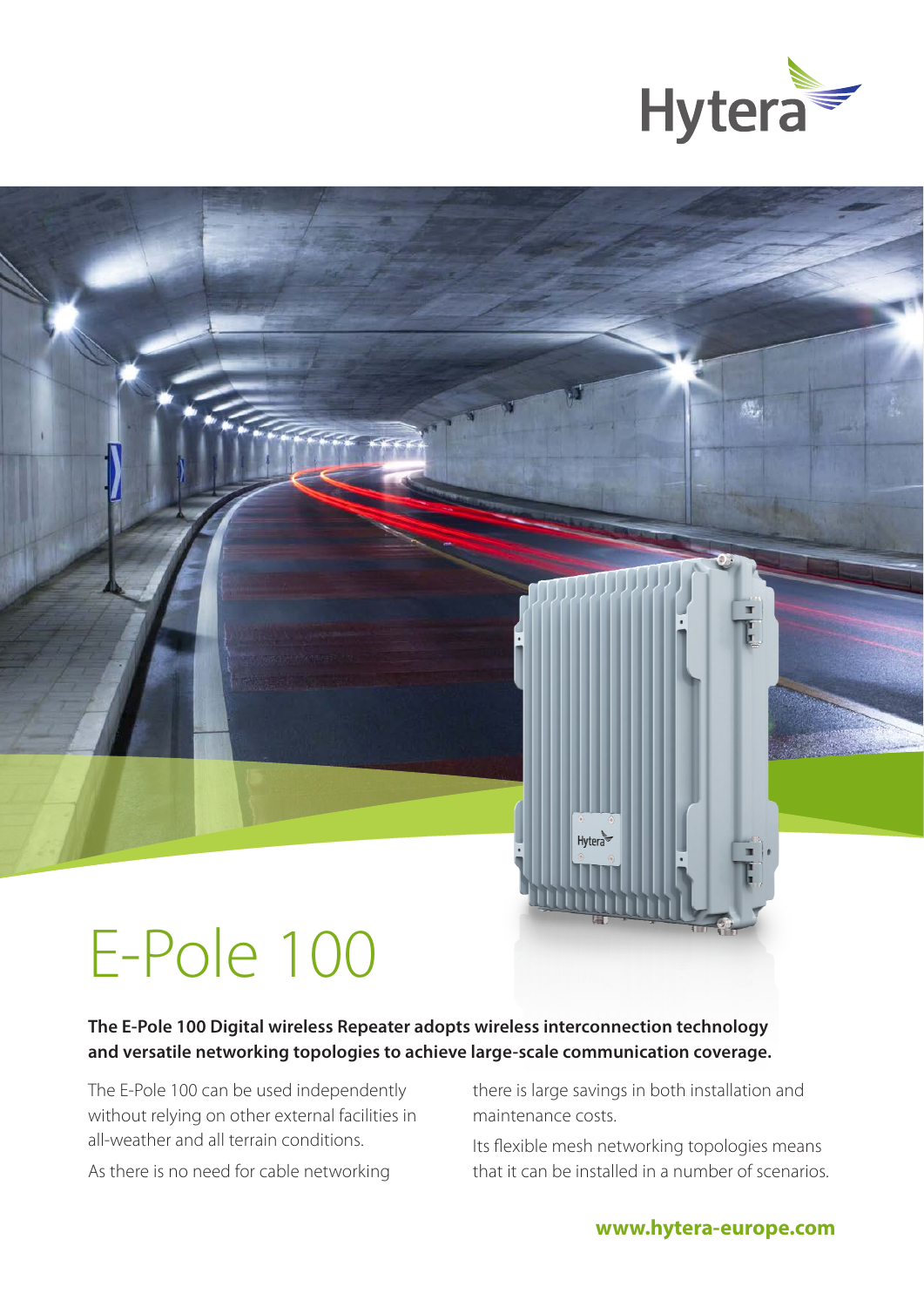## **Industries**











# Highlights

**Tunnels Mountainous Regions Forests High-rise Buildings Country Borders** 

- **>** Lightweight and compact with excellent environmental specifications, making it suitable for installation in outdoor environments.
- **>** With pole-mounted or wall-mounted design, the E-Pole 100 device can be installed on light poles or building walls.
- **>** Up to 31 E-Pole 100 devices can be wirelessly interconnected and chain, mesh, and hybrid topologies are supported.
- **>** The E-Pole 100 device is ready to communicate with E-Pack 100 devices and DMR Conventional radios without requiring additional configuration and commissioning.
- **>** The E-Pole 100 device is fully compatible with existing DMR radios.
- **>** The E-Pole 100 device has an internal backup battery that can support continued working for a period of time in case of an external power outage.
- **>** The E-Pole 100 device supports multiple sources of power, including commercial electricity, storage battery, solar energy.
- **>** Has a GSM Interface to support backhaul connection via public network.
- **>** The E-Pole 100 supports reporting alarm information like battery level, link status and GSM alarms.
- **>** Flexible mesh network topologies.

### **Chain Network**



### **Mesh Network**



#### **Hybrid Network**